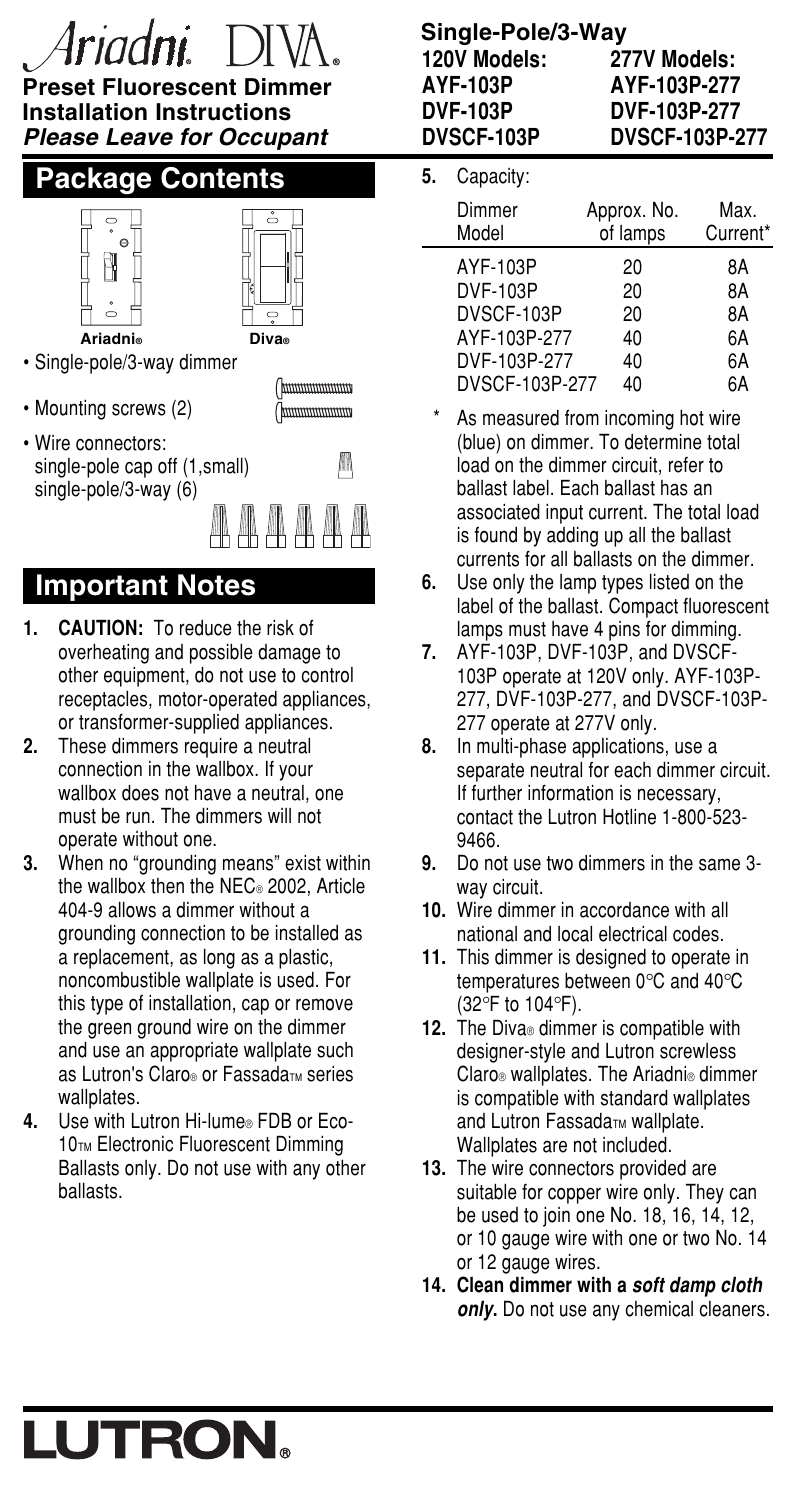## **Multigang Installations**

Dimmers can be grouped together or with standard switches under a common wallplate. When ganging these dimmers, remove the inner side sections. No capacity derating is required for these dimmers.

#### **Remove all inner side sections (shaded) in any ganged installation.**



**Do not remove outer side sections.**

# **Before Installation**

**CAUTION:** Check new installations for short circuits **BEFORE** installing the fluorescent dimmer. Turn power OFF at circuit breaker or fusebox. Connect a standard switch as shown in the Test Switch Wiring Diagram. Turn power ON. If lights do not come on, a break in the wiring exists. If the breaker trips, there is a short in the wiring. If necessary, turn power OFF and correct any wiring problems, recheck the circuit, then proceed to Installation. Warranty is void if dimmer is turned ON in a shorted circuit.

## **Installation**

**1.** WARNING: Turn power OFF at circuit breaker or remove fuse.

| ۴<br>ュ |  |
|--------|--|
| ٠<br>s |  |
| ۴      |  |
|        |  |
|        |  |

**2.** Remove test switch from wallbox.



**3.** Strip insulation or trim wires to expose 1/2" or 5/8" of wire: 1/2" for 10, 12, and 14 gauge. 5/8" for 16 and 18 gauge.



### **4A. Single-pole wiring**

(See Single-Pole Wiring Diagram)

- Connect the bare or green ground wire of the dimmer to the bare or green ground wire in the wallbox.
- Using a wire connector provided, cap off the violet wire. This wire is only used in a 3-way installation.
- Connect the white dimmer wire to the neutral wire in the wallbox.
- Connect the blue dimmer wire to the 120V or 277V supply (hot) wire.
- Connect the red dimmer wire to the wire going to the black wire of the ballasts.
- Connect the yellow dimmer wire to the wire going to the orange wire of the ballasts.

#### **4B. 3-way wiring**

(See 3-Way Wiring Diagram)

- Connect the bare or green ground wire of the dimmer to the bare or green ground wire in the wallbox.
- Connect the white dimmer wire to the neutral wire in the wallbox.
- Connect the blue dimmer wire to one of the two wires coming from the other switch location.
- Connect the violet dimmer wire to the second wire coming from the other switch location.
- Connect the red dimmer wire to the wire going to the black wire of the ballasts.
- Connect the yellow dimmer wire to the wire going to the orange wire of the ballasts.
- **5.** Mount and align dimmer. Do not pinch wires.



- **6.** Screw on faceplate.
- **7.** Turn power ON.

|   | គ |  |
|---|---|--|
|   | â |  |
| ۰ | o |  |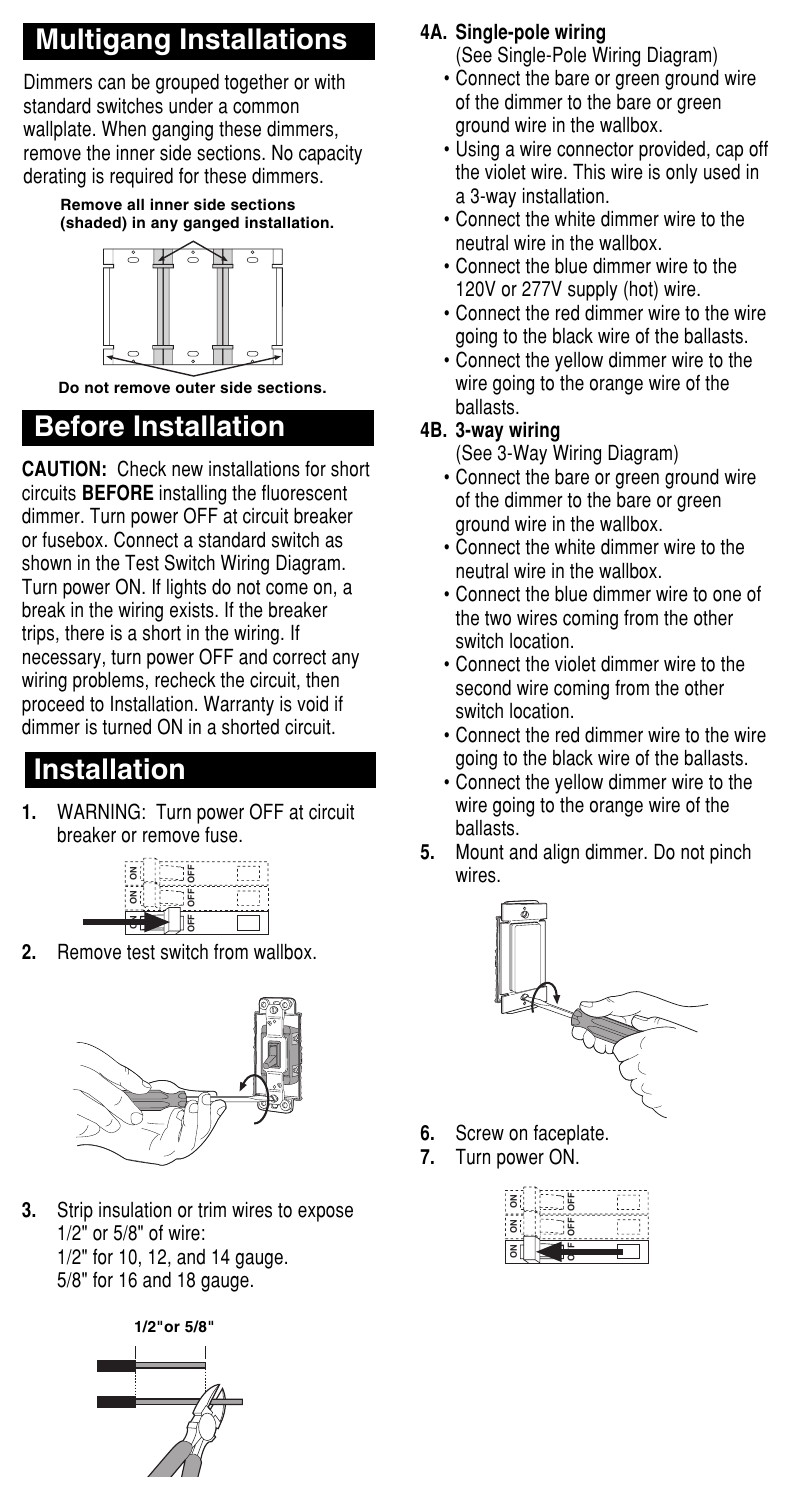# **Test Switch Wiring Diagram**



## **Single Pole Wiring Diagram**



## **3-Way Wiring Diagram**

**Green or Bare**

#### **To additional Lutron Dimming Ballasts**



**Ground**